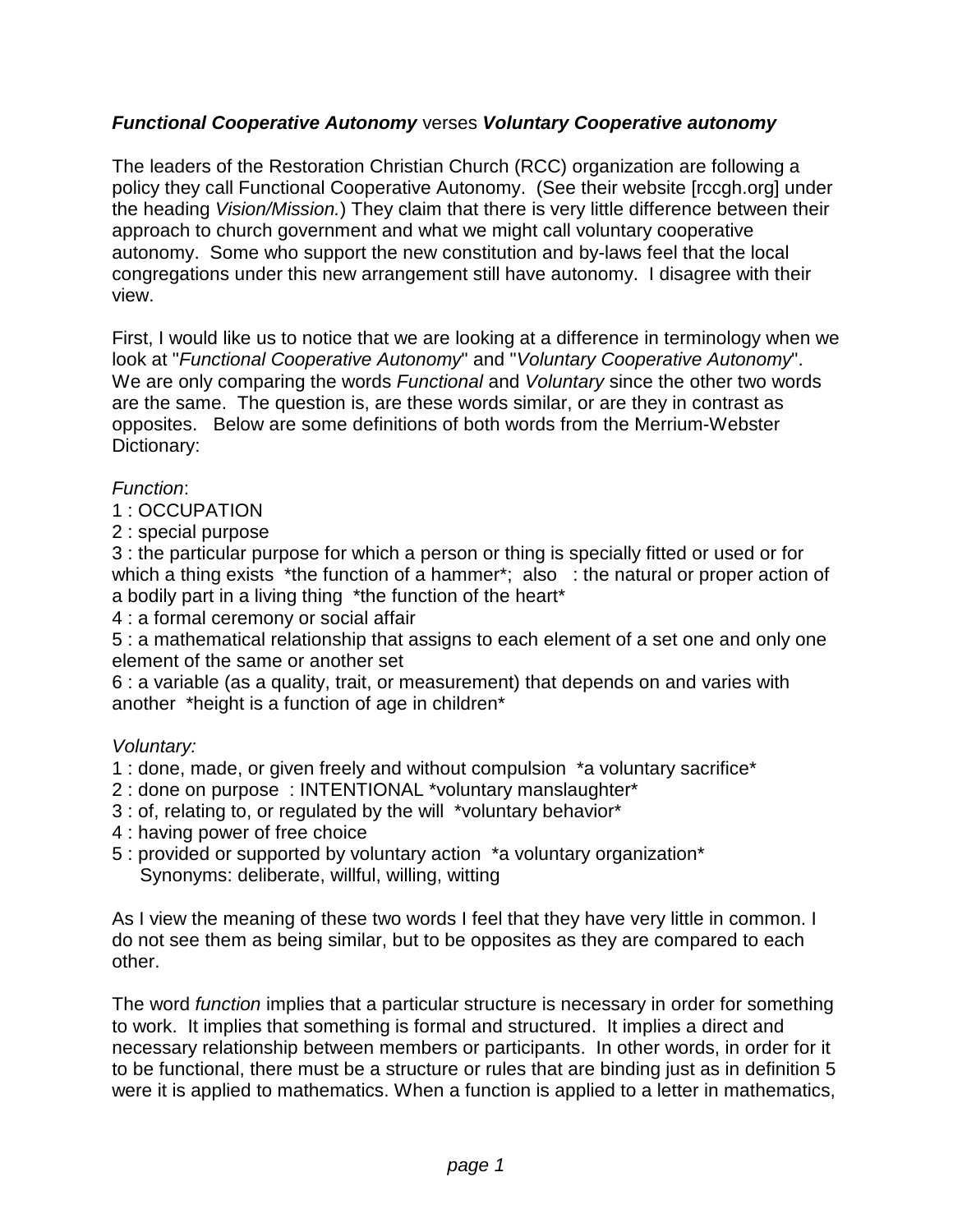we might say that letter **a.** equals 3.14. This means the letter **a.** must always equal 3.14 in order for the mathematical equation to work. It is not a voluntary matter. **a.** must always equal 3.14. There is no choice.

I believe that the word *voluntary* is just the opposite. It implies freedom. It allows choice. No one is forced to do anything. No one is penalized if they refuse to do something. A person's free will is always involved in the relationship. The freedom to choose applies to every choice in the relationship.

If one chooses to give up their freedom and allows someone or some organization to decide for them, then it is no longer voluntary. One may voluntarily submit yourself to the decision making of an organization, but in doing so, you give up your freedom and your voluntary status. It is no longer voluntary and it is no longer autonomy.

When we talk about voluntary cooperative autonomy, we are not talking about a group of churches having autonomy, but each and every individual congregation having its own autonomy.

It is my understanding that when the members of the Fellowship of Christian Churches promulgated this new constitution and by-laws they voluntarily gave up their freedom to choose and thus gave up their autonomy. They submitted and gave up their will and their freedom to the leaders of the organization. Thus cooperation became not only functional, but obligatory and no longer voluntary. I believe it is impossible to have Functional Cooperative Autonomy as described in the RCC constitution and by-laws. I believe the functional part of the stipulations destroy and remove the autonomy (voluntary) part in each of the three examples I present in this document.

I challenge all of us to look at specific stipulations within the constitution and by-laws of the RCC to see if they truly allow for the autonomy of individual congregations of if they remove and destroy the autonomy of individual congregations. These examples are taken from the official printed copy of the documents. These examples do not involve typing mistakes or formatting problems which do exist in this copy. These examples do involve clear wording and clear meanings for each stipulation that I quote from the documents.

Before you view these, please note the following quote from the previous constitution of the organization when it was called the Fellowship of Christian Churches. The doctrinal statement within the previous constitution insured the autonomy of the individual congregations. Please compare this statement to the statements I will discuss in the new constitution and by-laws.

## **from the previous constitution of the Fellowship of Christian Churches:**

**DOCTRINAL STATEMENTS:, b. The Local Church:** "We believe that Gods primary (intended) organization of believers after the family unit in the present age is local assemblies of believers, . . .; That these assemblies (or churches) , though they should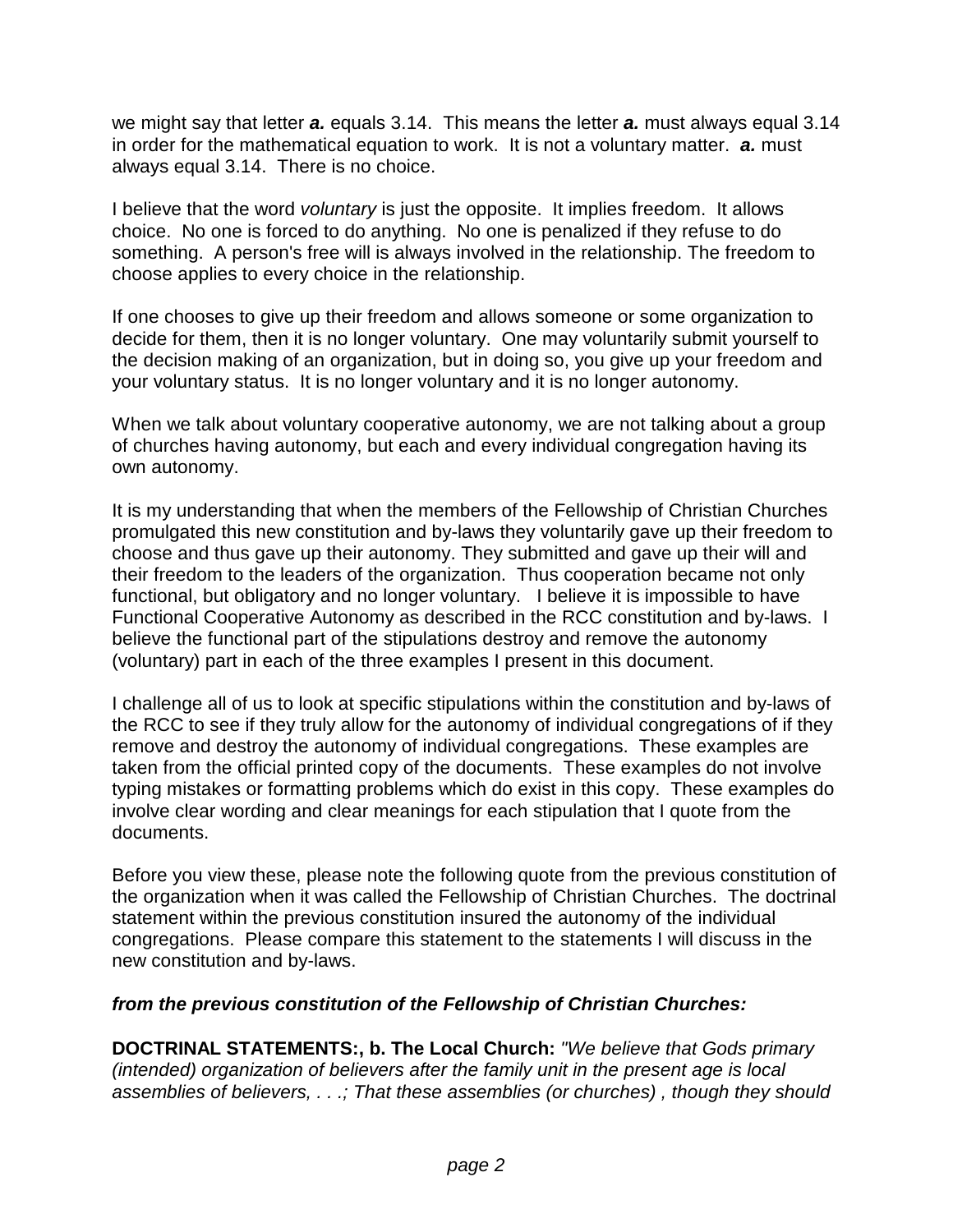endeavor to cooperate with other Christian Assemblies, are to function under the lordship of Christ, free from external controls of any religious organization beyond the early oversight by the church founders and the influence of its own mature leaders;."

Notice that this is talking about individual local assemblies (congregations) and not about groups of congregations. I believe that the new constitution and by-laws of the Restoration Christian Church reverses the above quoted passage which insured the autonomy of individual congregations. I believe that the new RCC constitution and bylaws removes the autonomy of individual congregations.

#### **concerning the constitution and by-laws of the Restoration Christian Church:**

# **EXAMPLE ONE:**

### **Article 10, point a. on page 13 says:**

a. All freehold, leasehold, immovable properties and assets of the Organization whether acquired by the local churches, the District, regional or National offices, shall be vested and be registered in the name of the Restoration Christian Church, Ghana.

This clearly says that all land and all assets of the local churches . . shall be vested and registered in the name of the organization. It clearly says assets and properties "acquired by the local churches." There is no clarification which states that this is only congregations which are planted by the organization. The article says **all**. The word vested is a legal term which means 1: to place or give into the possession or discretion of some person or authority; 2: to grant or endow with a particular authority, right, or property; 3: to become legally vested. This means that the organization has authority, legal ownership and control over the property and the assets of every local congregation that is a member of the RCC.

A similar statement is made in **Section 11, number 7., page 70 under the topic of adopting churches into the organization.** It says: Assets become Universal property of the RCC.

**My question concerning the above is, how can a congregation have free choice when the organization legally owns, has authority over and controls their property and their assets?**

#### **EXAMPLE TWO:**

**Article 12, on page 15 says:**

## **ARTICLE 12 – GOVERNMENT OF THE CHURCH OR CORPORATE STRUCTURE**

Christian Church shall have the Following: a. The Executives b. The National Council.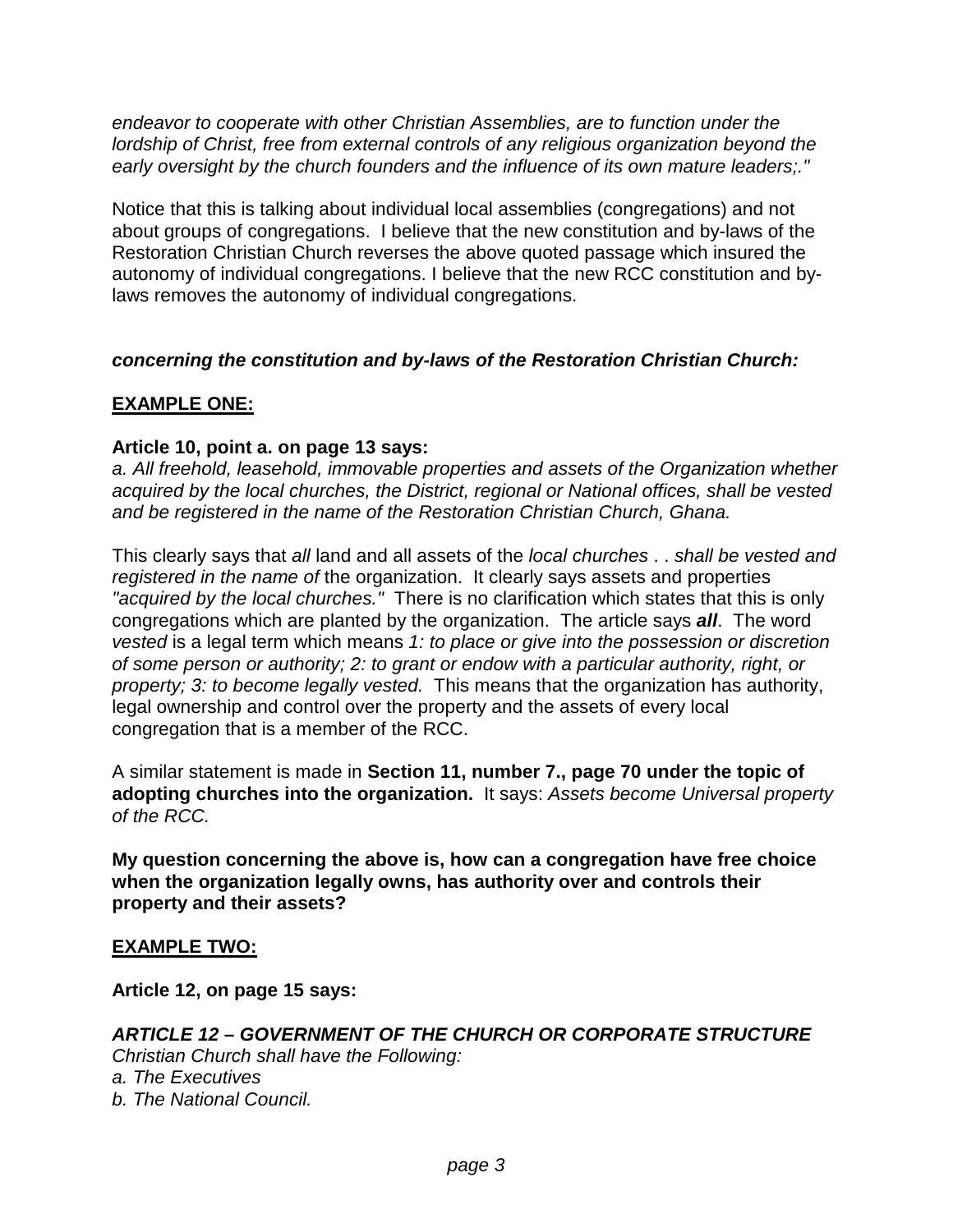- c. General Council d. The Regional Council. e. The District or Area Council f. Pastoral Area
- g. The Local Church
- h. The Para Church Organization representatives

The Local Church, point g., is listed as part of the corporate structure of the organization. The word **corporate** means 1: INCORPORATED; also : belonging to an incorporated body; 2: combined into one body. The word **structure** means 1: the action of building: CONSTRUCTION; 2: something built (as a house or a dam); also: something made up of interdependent parts in a definite pattern of organization; 3: arrangement or relationship of elements (as particles, parts, or organs) in a substance, body, or system. This can only mean one thing. Individual local congregations are part of the corporate structure and are subject to the authority of the organization. In fact, the order in which these elements of the corporate structure are listed represents the strength of authority within the organization with the highest authority at the top and the lowest authority at the bottom of the list.

### **My question concerning the above is, how can an individual local congregation have free choice when it is subject to this corporate structure?**

## **EXAMPLE THREE:**

#### **Article 3, OBJECTIVES AND PURPOSES of the organization**, **point 15., page 5 says:**

15. To approve all scriptural teachings, methods and conduct and to disapprove of unscriptural methods and conduct.

The RCC constitution and by-laws are full of detailed stipulations on how the individual local congregation must be organized and operated. The RCC constitution and by-laws are also full of stipulations on what the local congregation must believe and practice. There is a "Commission on Doctrinal Purity" that will "ensure strict adherence to the Statement of Fundamental Truths and approval of spiritual teachings of the Organization, and to prevent deviations from them."(Section 8, pages 66 and 67). There are stipulations on how individual congregations and individual members are to be disciplined if they do not go along with these many rules and regulations of the organization. It seems to me that the organization is setting itself up as the final judge of what is acceptable practice and doctrine. When it does this, it is taking that choice away from every individual congregation which is a part of the organization.

**My question concerning the above is, how can an individual local congregation have free choice when it is subject to this large volume of detailed rules and regulations and the discipline that will be given to those who do not go along with them?**